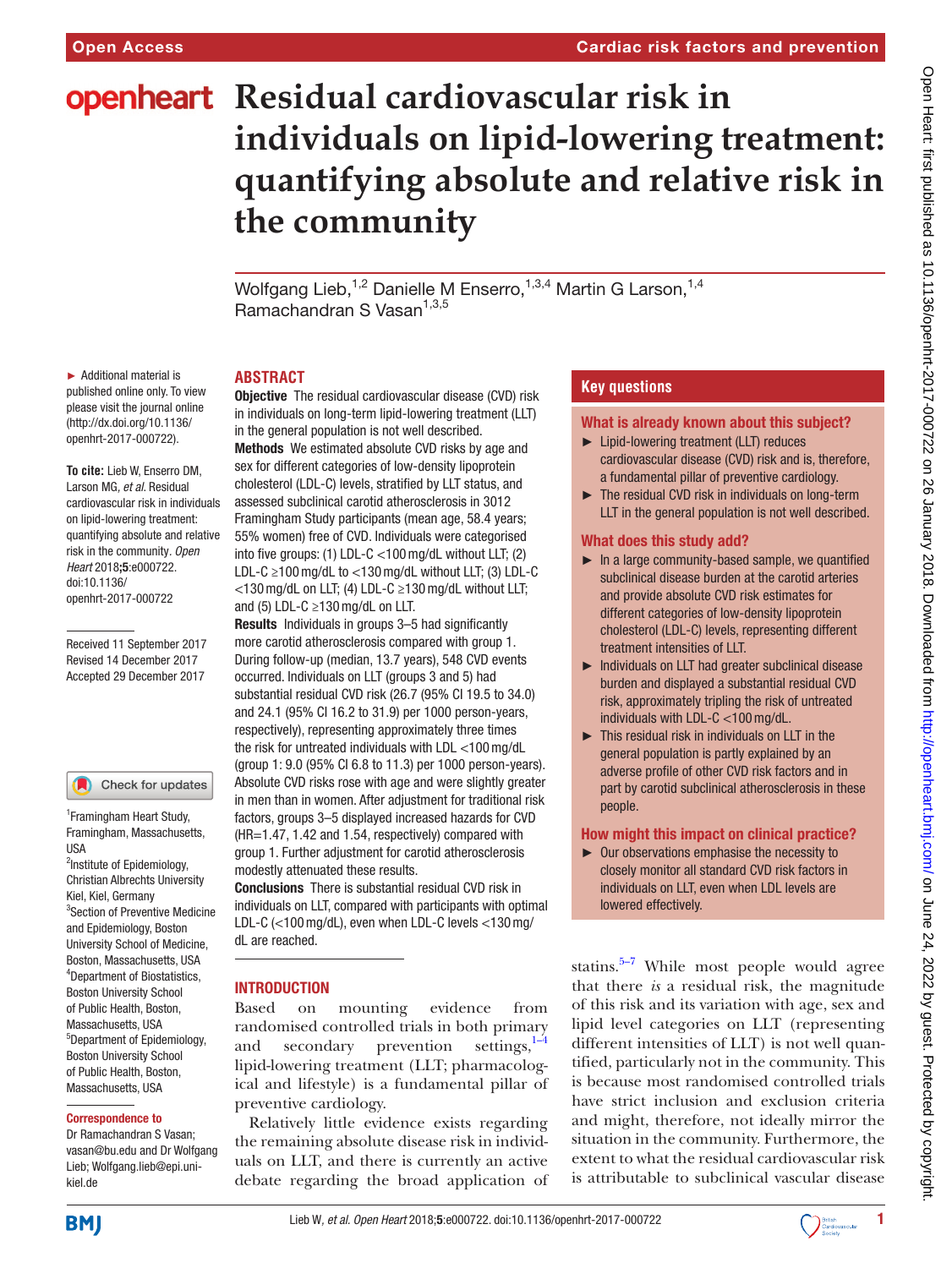or to alterations in the neurohormonal or inflammatory milieu is also not well described. A detailed quantification of the residual cardiovascular disease (CVD) risk in the community and a better understanding of its biology would be essential to lower the burden of CVD. Part of the mechanisms by which dyslipidaemia promotes CVD risk is by enhancing the substrate of subclinical atherosclerosis and by altering the neurohormonal and inflammatory milieu.

We hypothesised that (1) although LLT lowers CVD risk, individuals on LLT experience substantial residual CVD risk that exceeds the risk observed in untreated individuals with similar levels of low-density lipoprotein cholesterol (LDL-C), and (2) this residual CVD risk is in part due to the burden of subclinical atherosclerosis and due to systemic inflammation and neurohormonal activation.

Accordingly, we assessed (1) the burden of subclinical disease at the carotid arteries cross-sectionally and (2) the risk for incident CVD prospectively, associated with different levels of LDL-C in a large community-based sample, stratified by the use of LLT.

#### **METHODS**

## Study sample

The present analyses were based on data from attendees at the sixth examination cycle of the Framingham Offspring cohort (1995–1998).<sup>8</sup> A total of 520 individuals were excluded for reasons detailed in the online [supple](https://dx.doi.org/10.1136/openhrt-2017-000722)[mentary material](https://dx.doi.org/10.1136/openhrt-2017-000722), resulting in a sample size of n=3012. For 95 individuals, information regarding the subclinical disease burden of the carotid artery (detailed below) was missing, resulting in a sample size of n=2917 for the analyses related to subclinical carotid disease burden. Circulating C reactive protein (CRP) concentrations and plasma levels of B-type natriuretic peptide (BNP) were available in 2811 participants. All participants provided written informed consent.

#### Laboratory measurements

Lipid traits, including blood levels of total cholesterol, high-density lipoprotein (HDL) cholesterol and triglycerides, were measured in fasting participants using standardised assays. LDL-C was calculated using the Friedewald formula in individuals with triglyceride levels <400mg/ dL[.9](#page-9-3) Measurements of CRP and BNP are described in the online [supplementary material.](https://dx.doi.org/10.1136/openhrt-2017-000722)

#### Ultrasound of the carotid artery

Ultrasonographic measurements of the carotid arteries on both sides were performed using a 7.5 MHz transducer and a 5.0 MHz transducer for images of the common and of the internal carotid arteries, respectively, on a Toshiba SSH-140 A machine, following a standardised protocol. $10-12$  More details regarding the ultrasound measurements are provided in the online [supplementary](https://dx.doi.org/10.1136/openhrt-2017-000722) [material](https://dx.doi.org/10.1136/openhrt-2017-000722).

'Carotid ultrasound abnormality' was defined as (1) increased  $(≥80<sup>th</sup> sex-specific percentile)$  intima media thickness (IMT), a combined standardised measure including information from the internal and common carotid arteries; (2) an extreme increase of the common carotid IMT  $\geq$ 1 mm; or (3) significant stenosis (≥25%narrowing) of the common or internal carotid arteries, consistent with prior publications.<sup>13 14</sup> We chose this combined parameter in order to reflect both alterations in IMT (a measure of overall atherosclerotic plaque burden) and the presence of arterial stenoses (a measure of obstructive atherosclerosis).

#### Adjudication of incident CVD events

Framingham participants are under regular surveillance for new-onset CVD events. More details regarding the adjudication of events are provided in the online [supple](https://dx.doi.org/10.1136/openhrt-2017-000722)[mentary material](https://dx.doi.org/10.1136/openhrt-2017-000722).

#### Statistical analyses

Based on the intake of lipid-lowering medications and the blood LDL levels determined at the sixth examination cycle, participants were assigned to one of five mutually exclusive groups.

- 1. usual LDL-C <100mg/dL, not on LLT
- 2. usual LDL-C  $\geq$ 100 mg/dL to <130 mg/dL, not on LLT
- 3. treated LDL-C <130mg/dL on LLT
- 4. usual LDL-C  $\geq$ 130 mg/dL, not on LLT
- 5. treated LDL-C  $\geq$ 130 mg/dL on LLT.

There were very few individuals (n=58) with LDL-C <100mg/dL on LLT; therefore no separate category was created for these individuals. We chose these cut points taking into account different target lipid levels and the presence versus absence of LLT, thereby ensuring that the strata yielded an adequate number of events to enable analyses with reasonable statistical power.

To quantify the baseline risks in the different LDL groups, we calculated the 10-year probability of a CVD event<sup>15</sup> for each participant and displayed these event probabilities as boxplots according to LDL group. Treated individuals (groups 3 and 5) were compared versus untreated individuals (groups 1, 2 and 4) with respect to their 10-year CVD event probabilities using analysis of variance.

## Subclinical disease burden at the carotid arteries by LDL group

First, we calculated the ORs for the binary trait 'carotid ultrasound abnormality' (defined as detailed above, including information on IMT and on stenoses) for each LDL group, using group 1 as the referent, in age-and sex-adjusted as well as multivariable-adjusted logistic regression models. The multivariable models included age, sex, systolic blood pressure, antihypertensive medication, smoking and diabetes mellitus. Second, we compared the odds for 'carotid ultrasound abnormality' in individuals on LLT (group 5 and group 3) with the odds for 'carotid ultrasound abnormality' in untreated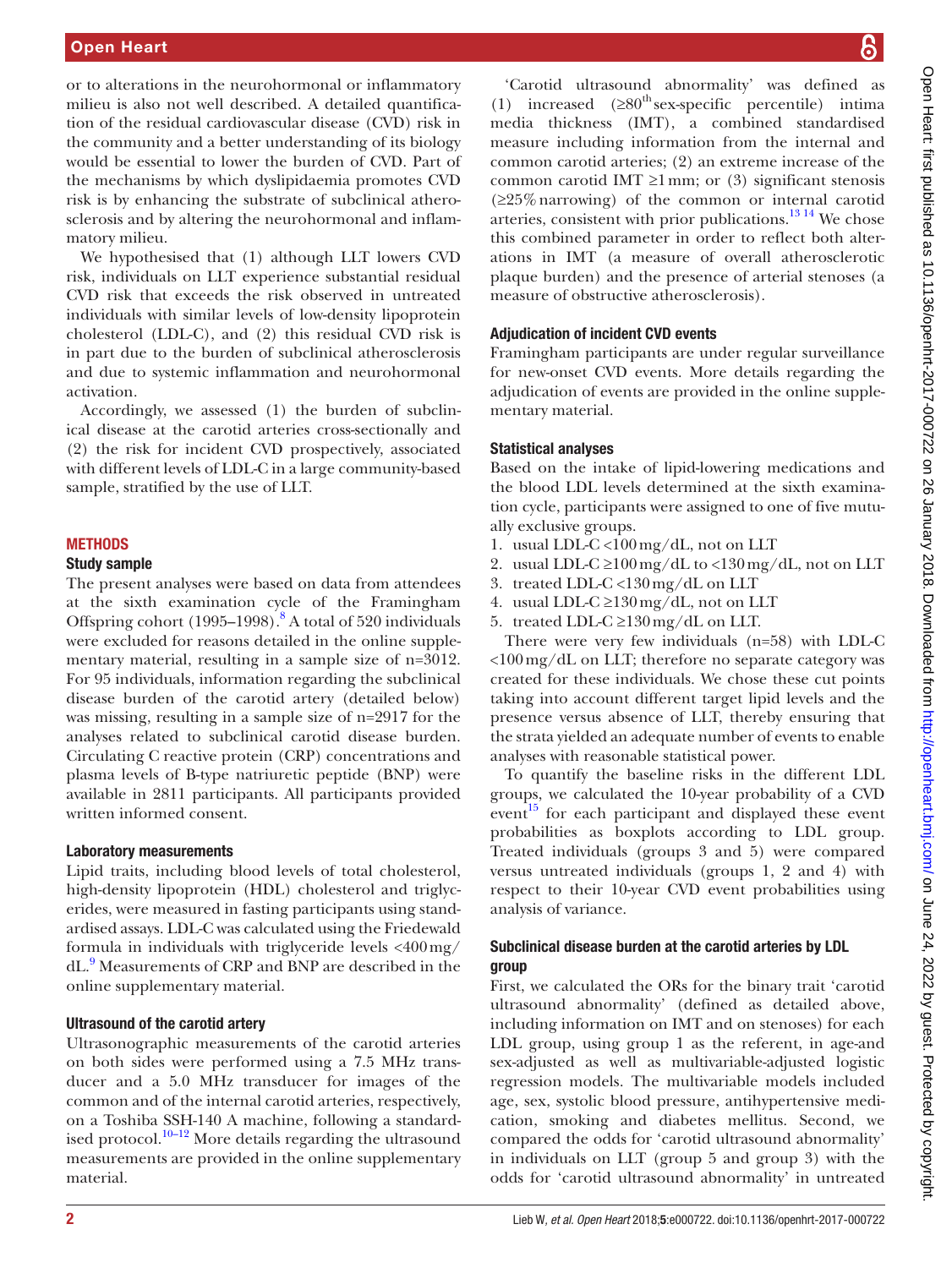individuals with similar LDL levels (group 4 and groups 1+2 combined, respectively) using age- and sex-adjusted as well as multivariable-adjusted logistic regression models. We focused on 'carotid ultrasound abnormality' as the primary subclinical disease trait because subclinical alterations of the carotid artery are reported to be strongly associated with increased LDL levels $^{16}$  and the selected trait 'carotid ultrasound abnormality' includes both information from IMT and of relevant stenoses of the carotid arteries.<sup>[13 14](#page-9-5)</sup>

#### Association of LDL category with incident CVD

We performed several analyses to describe the residual cardiovascular risk associated with different levels of LDL-C, stratified by LLT status, age group and sex. First, the unadjusted survival free of CVD by 'LDL category' was graphically displayed using a Kaplan-Meier curve. Second, we report absolute disease risks (events per 1000 person-years) for each LDL category for the entire sample, and stratified by sex and by age group  $\leq 60$  and  $\geq 60$  years). Third, Cox proportional hazard models were used to relate each LDL group to incident CVD, thereby adjusting for age, sex, systolic blood pressure, antihypertensive medication, smoking and diabetes mellitus. In secondary analyses, we additionally adjusted for presence versus absence of carotid ultrasound abnormality (defined as above) and for circulating CRP and BNP levels. In these models, we compared LDL categories 2–5 (each category considered separately) with LDL category 1 (usual LDL-C <100 mg/dL, no LLT). Fourth, we specifically compared treated with untreated individuals with similar LDL levels. Thus, we calculated multivariable-adjusted HR for incident CVD for group 5 (using group 4 as the referent) and for group 3 (using groups 1+2 combined as the referent).

## **RESULTS**

The baseline characteristics of the overall study sample and stratified by LDL group and LLT status are displayed in [table](#page-3-0) 1. Overall, 302 participants (groups 3 and 5; 10% of the overall sample) were on lipid-lowering medications, and 170 treated individuals (group 3; 56% of those on treatment) were controlled to a blood LDL level below 130mg/dL. Clinical, biochemical and ultrasound measures of the carotid arteries in the sample with available carotid ultrasound information (n=2917) are provided in online [supplementary table 1,](https://dx.doi.org/10.1136/openhrt-2017-000722) and the CVD baseline risk (10-year probability of a CVD event) $^{15}$  $^{15}$  $^{15}$  by LDL group is displayed in online [supplementary figure](https://dx.doi.org/10.1136/openhrt-2017-000722) [1.](https://dx.doi.org/10.1136/openhrt-2017-000722) The 10-year probabilities for a CVD event in treated individuals (groups 3 and 5) were statistically significantly greater than in untreated individuals (groups 1, 2 and 4; P<0.0001). More detailed information regarding individuals on LLT, including information on the average LDL-C level across exams 1–6 and the average duration of LLT, is provided in online [supplementary table 2.](https://dx.doi.org/10.1136/openhrt-2017-000722) As expected, individuals in group 5 (LDL  $\geq$ 130 mg/dL on treatment)

had the highest LDL levels across exams 1–6 and across all exams before LLT was initiated (175mg/dL; online [supplementary table 2\)](https://dx.doi.org/10.1136/openhrt-2017-000722). In group 3, more than 80% of participants were on statins, whereas the proportion of statin users was smaller  $(-64\%)$  in group 5.

## Association of LDL group with subclinical disease in the carotid arteries

In age- and sex-adjusted and in multivariable-adjusted models, individuals on lipid-lowering medication (groups 3 and 5) and individuals with an untreated LDL above 130mg/dL (group 4) had significantly higher ORs for carotid ultrasound abnormalities as compared with individuals in the referent group (usual LDL  $\langle 100 \text{ mg}/\text{dL} \rangle$ ; [figure](#page-4-0) 1A,B). Furthermore, individuals on treatment who reach LDL levels <130mg/dL (group 3) had statistically significantly increased odds for subclinical carotid ultrasound abnormalities as compared with untreated individuals with similar LDL levels (groups 1+2 combined; OR: 1.95, 95%CI 1.34 to 2.84, P=0.0005). No statistically significant differences between treated individuals with LDL  $\geq$ 130 (group 5) and untreated individuals with comparable LDL levels (group 4; OR: 1.04, 95%CI 0.69 to 1.57, P=0.86) could be observed.

### Residual risk for incident CVD in individuals on LLT

During a median follow-up of 13.7 years (Q1=11.5 years, Q3=14.9 years), 548 (255 women) out of 3012 participants developed an incident CVD event. The Kaplan-Meier curves for survival free of CVD by LDL groups are displayed in [figure](#page-5-0) 2 (log-rank P<0.0001). Table 2 displays the absolute disease risks by LDL group for the entire sample and stratified by sex and age group  $\langle$  <60 and  $\geq$  60 years). Individuals on LLT (group 3 and group 5) had substantial residual cardiovascular risk for incident CVD that is, in the overall sample, approximately three times the absolute disease risk observed in group 1 (LDL below 100mg/dL, no LLT; table 2 'crude event rates'). In individuals below 60 years of age, the absolute disease risks in groups 3 and 5 (on LLT) were almost sixfold and fourfold, respectively, the risk in the referent group (table 2). In the age group  $\geq 60$  years, the absolute cardiovascular risk rose for groups on LLT, but also the absolute risk in the referent group 1 increased, so that the relative risks in groups 2–5, compared with group 1, diminished with age. Furthermore, absolute CVD risks were slightly higher in men as compared with women for most LDL groups (table 2).

## Impact of adjusting for potential covariates, subclinical atherosclerosis of the carotid artery and biomarker levels on residual CVD risk

Compared with reference group 1, LDL groups 3–5 displayed a statistically significantly increased relative hazard for incident CVD in multivariable-adjusted models [\(figure](#page-7-0) 3). Adjustment for subclinical atherosclerosis in the carotid arteries only modestly reduced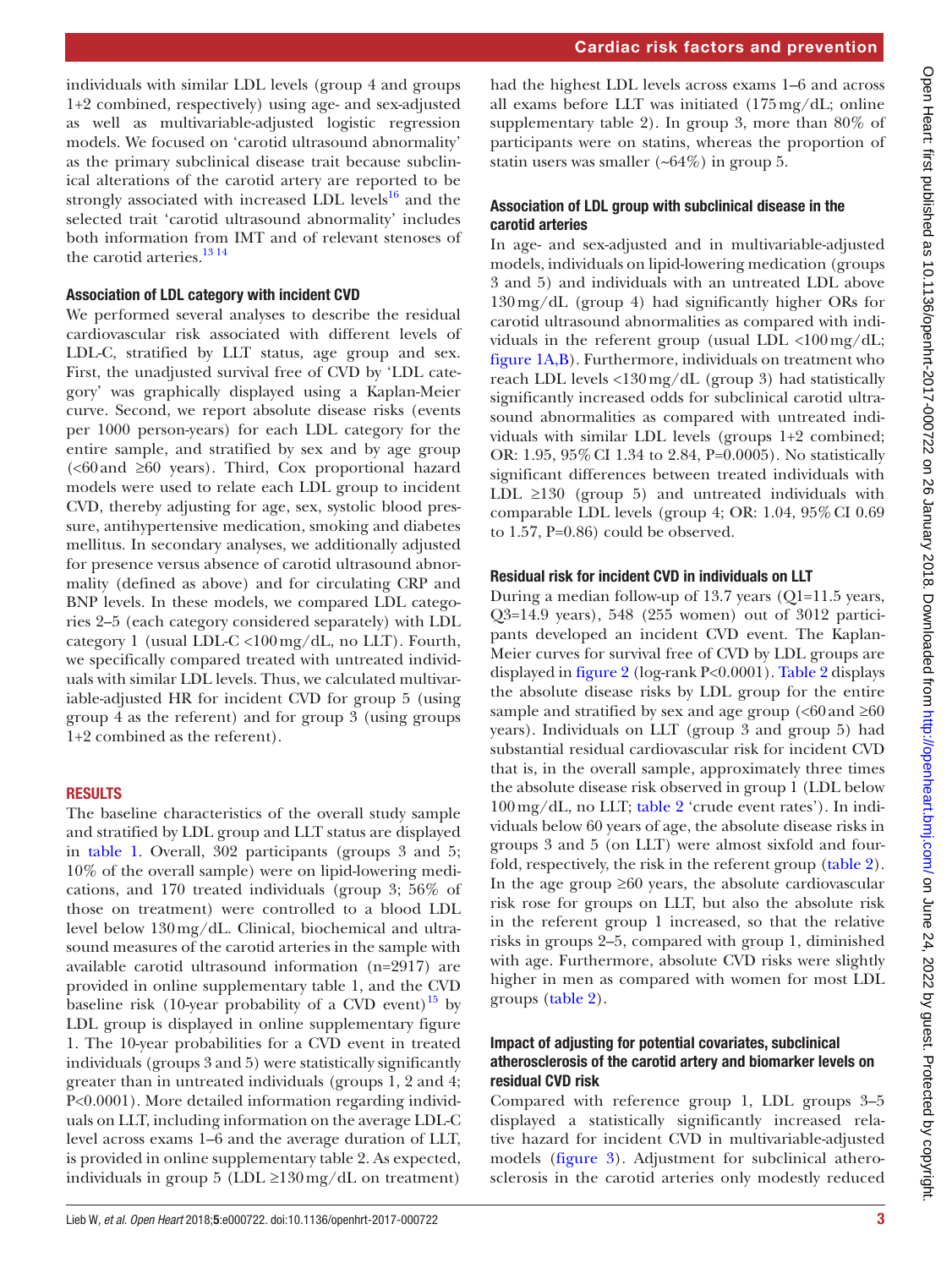| Baseline characteristics of the study sample<br>Table <sub>1</sub>                           |                            |                                                  |                                                                 |                                                  |                                                   |                                                  |
|----------------------------------------------------------------------------------------------|----------------------------|--------------------------------------------------|-----------------------------------------------------------------|--------------------------------------------------|---------------------------------------------------|--------------------------------------------------|
| LDL (in mg/dL) group                                                                         | Overall sample<br>(n=3012) | No treatment<br>LDL <100<br>Group 1<br>$(n=546)$ | 100≤ LDL<130<br>No treatment<br>Group <sub>2</sub><br>$(n=931)$ | On treatment<br>LDL <130<br>Group 3<br>$(m=170)$ | No treatment<br>LDL 2130<br>$(n=1233)$<br>Group 4 | On treatment<br>LDL 2130<br>Group 5<br>$(n=132)$ |
| Clinical and biochemical features                                                            |                            |                                                  |                                                                 |                                                  |                                                   |                                                  |
| Age, years; mean±SD                                                                          | 58.4±9.6                   | $56.2 + 9.7$                                     | $57.9 + 9.7$                                                    | $63.7 + 8.5$                                     | 58.4±9.3                                          | $62.7 \pm 7.6$                                   |
| Women, n (%)                                                                                 | 1671 (55.5)                | 348 (63.7)                                       | 506 (54.4)                                                      | 75(44.1)                                         | 667 (54.1)                                        | 75 (56.8)                                        |
| LDL cholesterol, mg/dL; mean±SD                                                              | $127.9 + 33.7$             | $83.5 \pm 13.1$                                  | $115.7 + 8.4$                                                   | $104.1 \pm 18.9$                                 | $156.9 + 23.$                                     | $157.4 + 23.8$                                   |
| Total cholesterol, mg/dL; mean±SD                                                            | $205.8 + 37.3$             | $163.0 + 22.6$                                   | $192.7 \pm 18.4$                                                | $182.2 + 26.1$                                   | $234.6 + 27.6$                                    | $238.2 + 30.6$                                   |
| HDL cholesterol, mg/dL; mean±SD                                                              | $52.1 \pm 16.0$            | 58.0±19.9                                        | $52.3 \pm 16.1$                                                 | $45.0 + 13.3$                                    | $50.8 + 13.9$                                     | $47.4 \pm 11.5$                                  |
| Lipid-lowering treatment, n (%)                                                              | 302 (10.0)                 |                                                  | $\overline{\phantom{0}}$                                        | 170 (100.0)                                      |                                                   | 132 (100.0)                                      |
| Statin treatment, n (%)                                                                      | 224 (7.4)                  |                                                  | c                                                               | 140 (82.4)                                       |                                                   | 84 (63.6)                                        |
| Systolic BP, mm Hg; mean±SD                                                                  | $127.7 \pm 18.6$           | $123.1 \pm 18.2$                                 | $126.6 + 18.3$                                                  | $136.8 + 19.5$                                   | $128.8 + 18.3$                                    | $133.4 \pm 18.0$                                 |
| Diastolic BP, mm Hg; mean±SD                                                                 | $75.6 + 9.4$               | $73.6 + 9.6$                                     | $75.2 + 9.2$                                                    | $76.4 + 9.2$                                     | $76.5 + 9.5$                                      | $77.7 + 9.2$                                     |
| Blood pressure-lowering treatment, n (%)                                                     | 726 (24.1)                 | 88 (16.1)                                        | 227 (24.4)                                                      | 100(58.8)                                        | 256 (20.8)                                        | 55 (41.7)                                        |
| Body mass index, kg/m <sup>2</sup> ; mean±SD                                                 | $27.8 + 5.2$               | $26.6 + 5.2$                                     | $27.8 + 5.4$                                                    | $29.4 + 4.9$                                     | $28.1 + 5.1$                                      | $28.7 + 4.5$                                     |
| Smoking, n (%)                                                                               | 437 (14.5)                 | 75(13.7)                                         | 125(13.4)                                                       | 14(8.2)                                          | 201 (16.3)                                        | 22 (16.7)                                        |
| Diabetes, n (%)                                                                              | 227 (7.5)                  | 37 (6.8)                                         | 64 (6.9)                                                        | 37(21.8)                                         | 69 (5.6)                                          | 20 (15.2)                                        |
| BNP, pg/mL, median (Q1, Q3)                                                                  | 7.7(4.0, 16.8)             | 8.6(4.0, 19.6)                                   | 8.3(4.0, 18.4)                                                  | 10.3(4.0, 22.5)                                  | 6.7(4.0, 14.5)                                    | 8.8(4.0, 16.5)                                   |
| CRP, mg/L, median (Q1, Q3)                                                                   | 2.0(0.9, 4.5)              | 1.8(0.7, 5.0)                                    | $1, 8$ $(0.8, 3.9)$                                             | 2.4(1.0, 5.0)                                    | 2.1(1.0, 4.5)                                     | 2.8(1.2, 4.8)                                    |
| Sample size with available BNP levels, n=2997; sample size with available CRP levels, n=2909 |                            |                                                  |                                                                 |                                                  |                                                   |                                                  |

<span id="page-3-0"></span>BNP, B-type natriuretic peptide; BP, blood pressure; CRP, C reactive protein; HDL, high-density lipoprotein; LDL, low-density lipoprotein. BNP, B-type natriuretic peptide; BP, blood pressure; CRP, C reactive protein; HDL, high-density lipoprotein; LDL, low-density lipoprotein.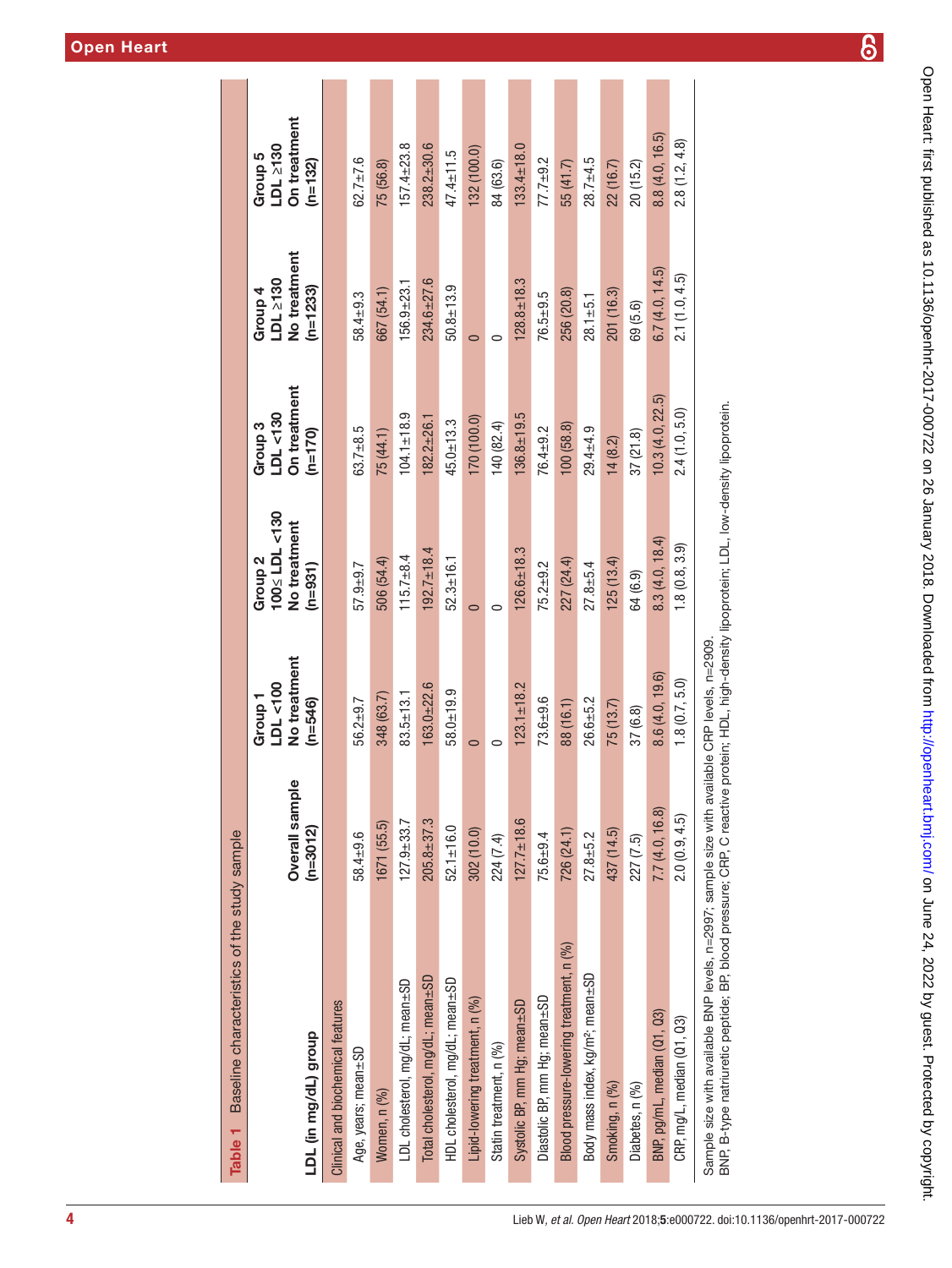

# Odds ratio for carotid ultrasound abnormality (age- and sex-adjusted)



<span id="page-4-0"></span>

**LDL** group

Figure 1 OR for the binary trait 'carotid ultrasound abnormality' in an age- and sex-adjusted model (A), as well as in a multivariable-adjusted model (B), including age, sex, systolic blood pressure, antihypertensive medication, smoking and diabetes mellitus. 'Carotid ultrasound abnormality' was defined as (1) increased ( $\geq 80^{th}$  sex-specific percentile) carotid IMT, a combined standardised measure including information from the internal and common carotid arteries, (2) an extreme increase of the common carotid IMT ≥1mm, or (3) significant stenosis (≥25%narrowing) of the common or internal carotid arteries, consistent with prior publications.<sup>13 14</sup> IMT, intima media thickness; LDL, low-density lipoprotein; LLT, lipid-lowering treatment; w/out, without.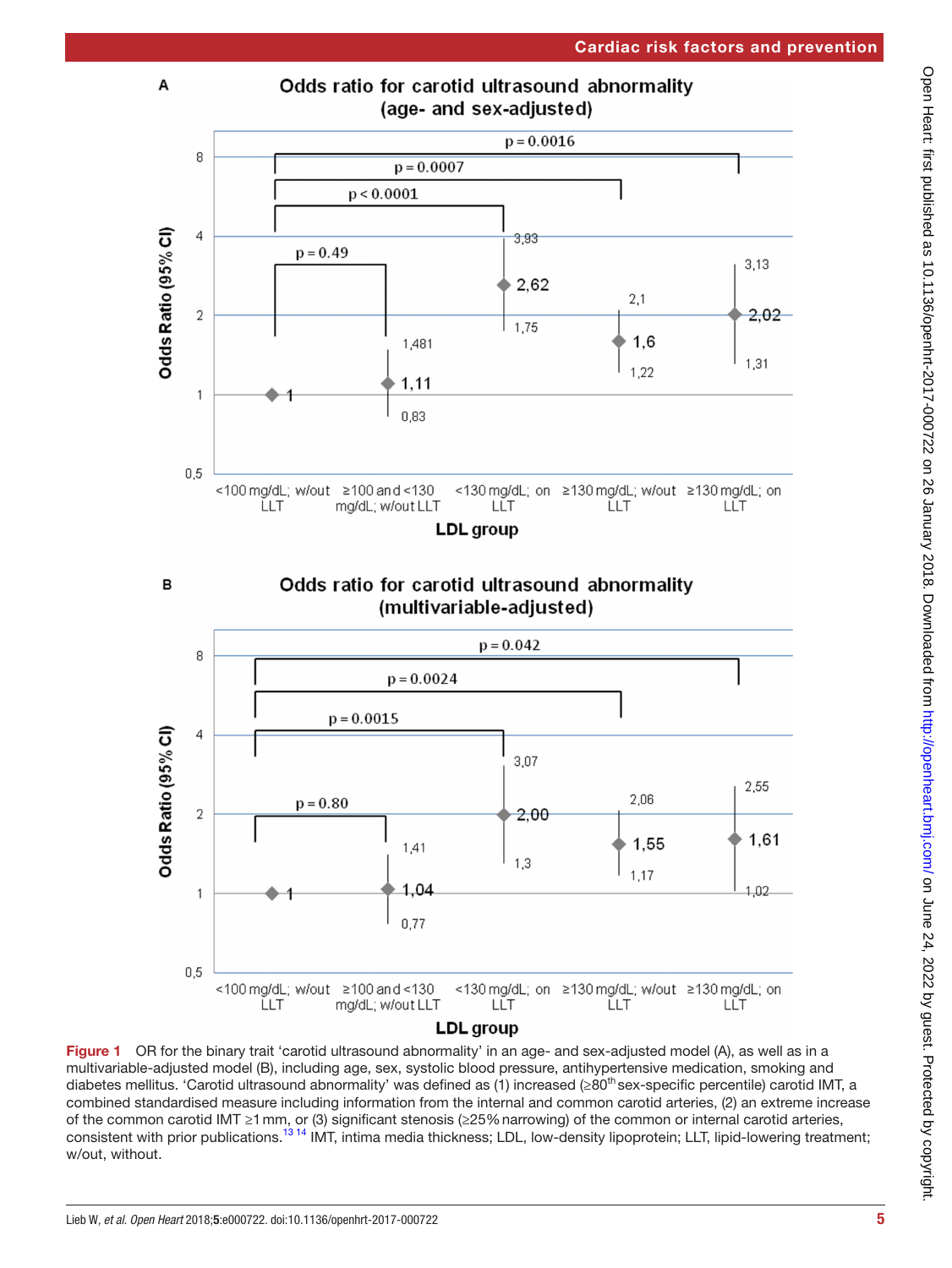

<span id="page-5-0"></span>Figure 2 Survival free of CVD, stratified by LDL group. CVD, cardiovascular disease; LDL, low-density lipoprotein; LLT, lipidlowering treatment.

these HRs by up to  $\sim 5\%$ , and further adjustment for CRP and BNP had no relevant effect on the effect estimates ([table](#page-8-0) 3).

Compared with untreated individuals with similar LDL (groups 1+2 combined), individuals on treatment who reach LDL  $\langle 130 \text{ mg}/dL$  (group 3) had statistically increased hazards for incident CVD in an age- and sex-adjusted model (HR: 1.44, 95%CI 1.06 to 1.96, P=0.02), but this difference was no longer statistically significant on multivariable adjustment (HR: 1.20, 95%CI 0.88 to 1.64, P=0.25). With respect to individuals with LDL  $\geq$ 130mg/ dL, treated individuals (group 5) were not different from untreated individuals (group 4) with respect to new-onset CVD in age- and sex-adjusted (HR: 1.31, 95%CI 0.92 to 1.87, P=0.13) and in multivariable-adjusted (HR: 1.09, 95%CI 0.76 to 1.55, P=0.65) models.

## **DISCUSSION**

In a large community-based sample, we provide absolute CVD risk estimates for the entire sample and stratified by age and by sex for different categories of LDL levels, representing different treatment intensities of LLT. Furthermore, we assessed potential mechanisms by which the residual risk could be mediated: subclinical carotid disease, neurohormonal activation or chronic inflammation. In addition, we describe the subclinical disease burden at the carotid arteries associated with different lipid levels in the community, stratified by treatment status.

## Principal observations

First, subclinical disease burden and risk for incident CVD rose with increasing LDL category. Second, individuals who reach LDL levels <130 mg/dL on treatment (group 3) as well as individuals with LDL ≥130 mg/dL (groups 4 and 5) displayed greater carotid atherosclerotic disease burden, as compared with untreated individuals with usual LDL  $\langle 100 \,\mathrm{mg}/$ dL (group 1). Third, individuals on lipid-lowering medication (groups 5 and 3) had a substantial residual absolute risk for incident CVD that was about three times the risk observed in individuals with LDL <100 mg/dL who were not on treatment. Residual CVD risk rose substantially with age, and men had slightly higher absolute CVD risk than women in most LDL categories. Fourth, part of this increased risk was due to worse cardiovascular risk profiles in groups 3–5 ([table](#page-3-0) 1). However, on adjustment for traditional CVD risk factors, individuals on LLT who reach LDL <130 mg/dL still had about 50% greater hazards for CVD as compared with the referent group. Similarly, groups 4 and 5 displayed statistically significant HRs for CVD (compared with group 1), taking potential confounders into account. Fifth, adjustment for subclinical carotid disease burden only moderately attenuated these HRs (by about 5%) consistent with partial mediation of the residual CVD risk by the burden of subclinical atherosclerosis. Further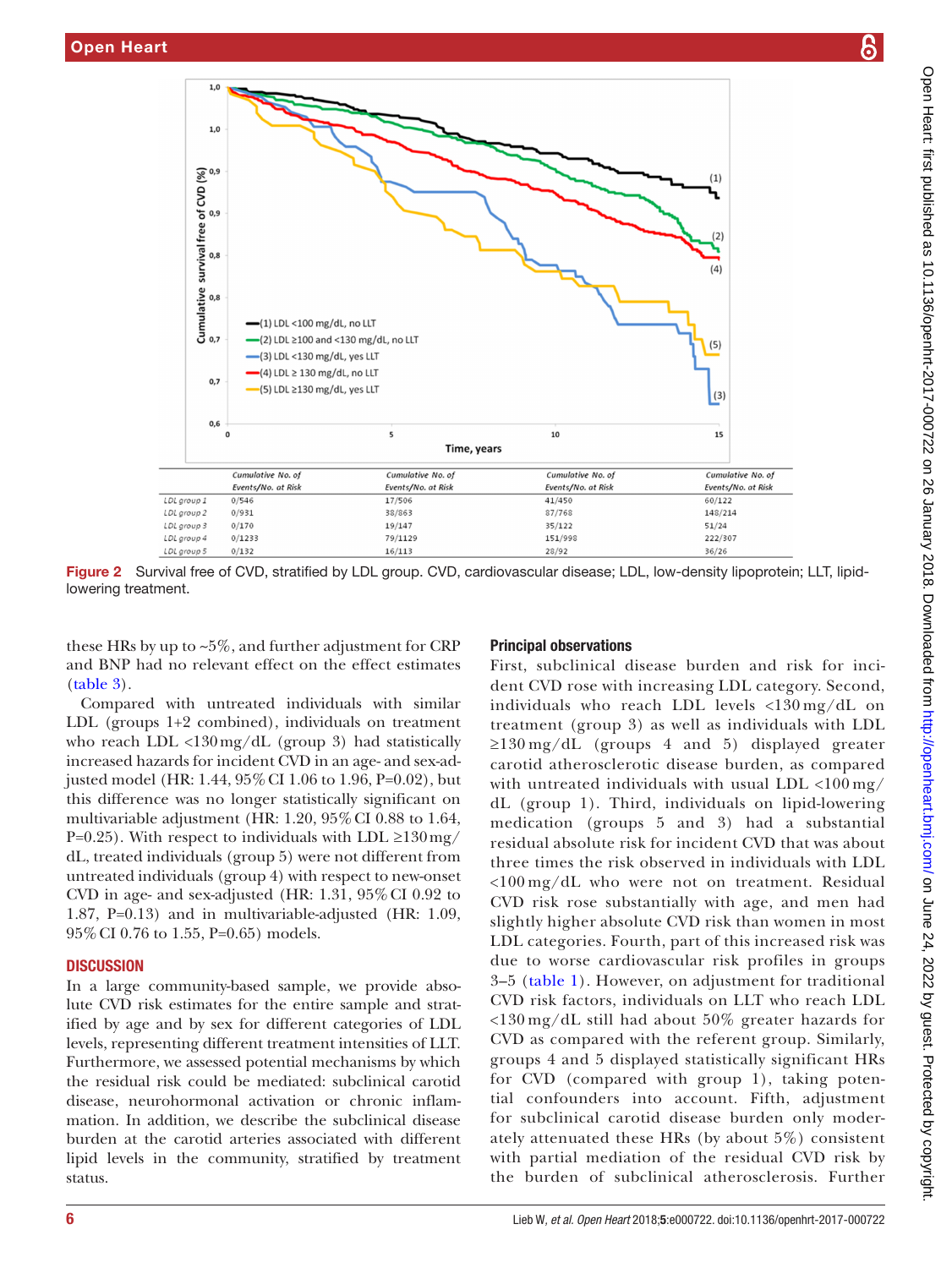|        |                                                                                            |                           | Overall sample               |                                          | Women                      |                                                     | Men          |                                          |
|--------|--------------------------------------------------------------------------------------------|---------------------------|------------------------------|------------------------------------------|----------------------------|-----------------------------------------------------|--------------|------------------------------------------|
|        | LDL group                                                                                  | LDL treatment             | ₹<br>Events (n)/<br>risk (n) | Crude CVD event<br>$(95% C!)$ *<br>rates | Events (n)/At<br>risk (n)  | Crude CVD event rates Events (n)/At<br>$(95% CI)^*$ | risk (n)     | Crude CVD event<br>$(95\%$ CI)*<br>rates |
|        | $<$ 100 $mg/dL$                                                                            | $\frac{1}{2}$             | 62/546                       | 9.0(6.8 t 0 11.3)                        | 36/348                     | 8.0 (5.4 to 10.6)                                   | 26/198       | 10.9 (6.7 to 15.1)                       |
| 2      | $\geq$ 100 to $<$ 130 mg/dL                                                                | ş                         | 164/931                      | 14.0(11.9 to 16.2)                       | 74/506                     | $11.4(8.8 \text{ to } 14.1)$                        | 90/425       | 17.2 (13.7 to 20.8)                      |
| 3      | $<$ 130 $mg/dL$                                                                            | Yes                       | 52/170                       | 26.7 (19.5 to 34.0)                      | 24/75                      | 26.8 (16.1 to 37.5)                                 | 28/95        | 26.7 (16.8 to 36.5)                      |
| 4      | $\geq$ 130 mg/dL                                                                           | å                         | 234/1233                     | 15.3 (13.3 to 17.2)                      | 103/667                    | 11.9 (9.6 to 14.3)                                  | 131/566      | 19.5 (16.2 to 22.9)                      |
| 5      | $\geq$ 130 mg/dl                                                                           | Yes                       | 36/132                       | 24.1 (16.2 to 31.9)                      | 18/75                      | 20.4 (10.9 to 29.8)                                 | 18/57        | 29.5(15.9 to 43.1)                       |
|        |                                                                                            |                           | of age<br><60 years          |                                          |                            | >60 years of age                                    |              |                                          |
|        | LDL group                                                                                  | LDL treatment Events (n)/ |                              | $(95%$ CI)*<br><b>At risk (n)</b>        | Crude CVD event rates      | Events (n)/At risk (n)                              | $(95% CI)^*$ | Crude CVD event rates                    |
|        | $<$ 100 $mg/dL$                                                                            | $\frac{1}{2}$             | 15/359                       |                                          | $3.2(1.6 \text{ to } 4.8)$ | 47/187                                              |              | 22.2 (15.8 to 28.5)                      |
| $\sim$ | $\geq$ 100 to <130 mg/dl                                                                   | å                         | 63/551                       |                                          | 8.6 (6.5 to 10.7)          | 101/380                                             |              | 23.2 (18.6 to 27.7)                      |
| 3      | $<$ 130 $mg/dL$                                                                            | Yes                       | 15/63                        |                                          | 19.3 (9.6 to 29.2)         | 37/107                                              |              | 31.6(21.4 to 41.8)                       |
|        | $\geq$ 130 mg/dL                                                                           | å                         | 104/726                      |                                          | 11.0(8.9 to 13.1)          | 130/507                                             |              | 22.1 (18.3 to 25.9)                      |
| 5      | $\geq$ 130 mg/dL                                                                           | Yes                       | 7/45                         |                                          | 11.6(3.0 to 20.2)          | 29/87                                               |              | $32.5(20.7)$ to $44.3$                   |
|        | CVD cardiovascular disease I DI I hw-density lipoprotein<br>*Events per 1000 person-years. |                           |                              |                                          |                            |                                                     |              |                                          |

Lieb W*, et al. Open Heart* 2018;5:e000722. doi:10.1136/openhrt-2017-000722 7

CVD, cardiovascular disease; LDL, low-density lipoprotein. 5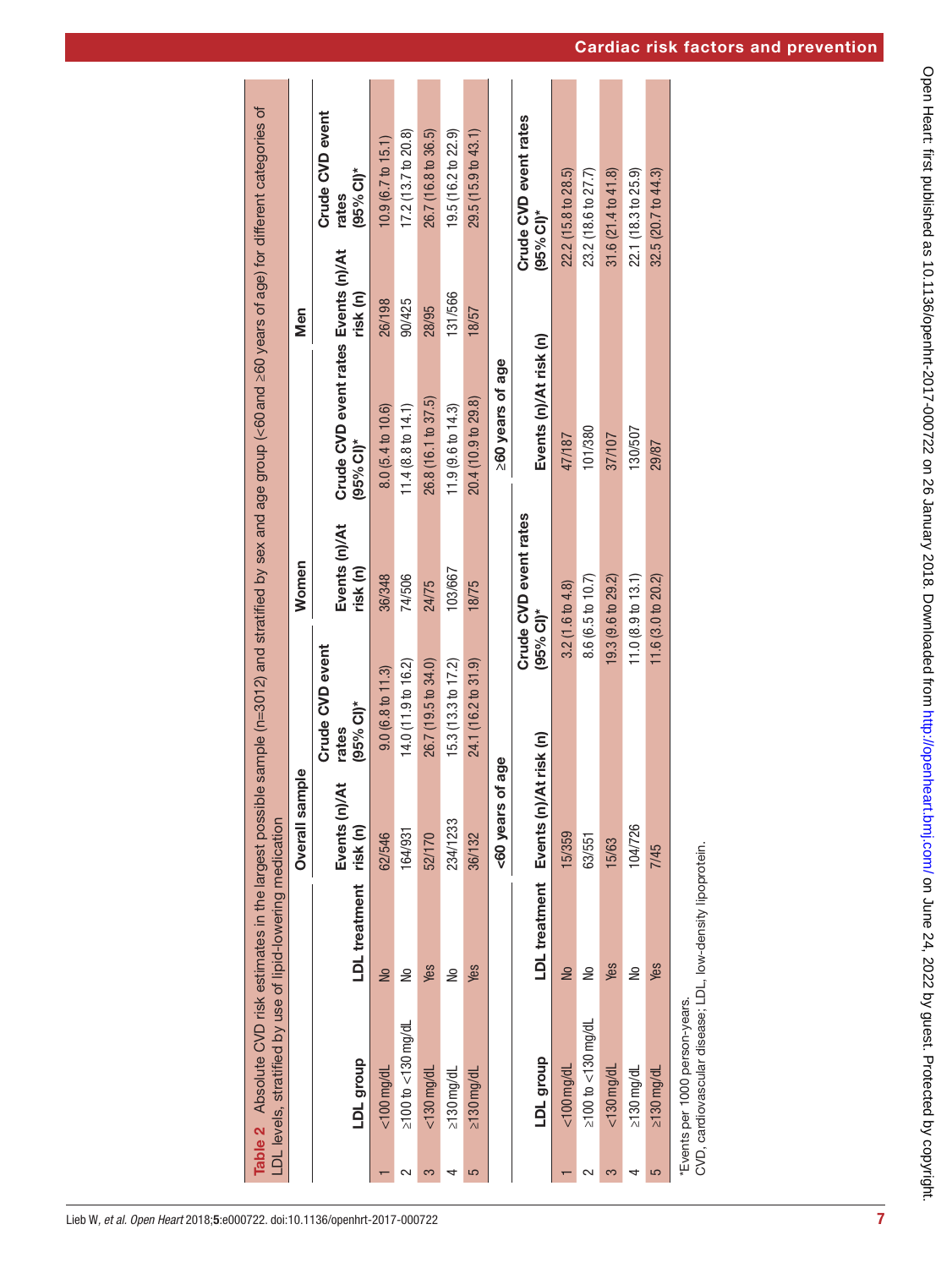

Hazard ratios of LDL groups for incident CVD

adjustment for CRP and BNP did not significantly alter the risk estimates.

<span id="page-7-0"></span>LLT

## In the context of the published literature

 $\overline{4}$ 

 $\overline{2}$ 

 $0.5$ 

Hazard Ratio (95% CI)

without.

The association between lipid measures and CVD risk is well established in the epidemiological and clinical literature.<sup>17</sup> Numerous clinical trials have demonstrated that lowering of LDL-C through pharmacological or lifestyle interventions reduces the risk for recurrent CVD and mortality in patients with established  $CVD^{1.18}$  or in the primary prevention setting.<sup>2</sup> <sup>19 20</sup> Furthermore, clinical trials have shown that statins—by lowering LDL—also improve subclinical CVD measures. A recent meta-analysis of 11 clinical trials reported beneficial effects of statins on carotid atherosclerosis.<sup>[21](#page-9-10)</sup>

Despite clinically and statistically significant reductions in clinical and subclinical CVD risk in the LLT arm compared with the respective comparison groups, many clinical trials reported a relevant residual cardiovascular risk in individuals receiving LLT, with the magnitude of the residual risk depending on the exact patient sample, the duration of follow-up, the type (generation) and dosage of treatment used, the target LDL levels that have been reached, and the exact endpoint investigated in the study.<sup>1 18 19 22–25</sup> Clinical trials have relatively strict inclusion and exclusion criteria so that it is unclear whether the observations from clinical trials regarding the residual cardiovascular risk on LLT are applicable to the general population[.26](#page-9-11)

In our unselected sample from the community, we confirm a substantial residual absolute CVD risk in

individuals on LLT (group 3 and group 5). Individuals in these groups had about three times the risk of the referent group 1 (untreated LDL  $\langle 100 \text{mg/dL} \rangle$  in the overall sample. In individuals below 60 years of age, the ratios of the absolute disease risks in those on LLT and those in the referent group 1 were even more pronounced.

Furthermore, we explored the subclinical disease burden at the carotid arteries associated with various LDL levels, stratified by LLT status. Individuals on LLT and with greater LDL levels displayed statistically significantly greater odds for carotid atherosclerosis on ultrasound, including increased IMT and stenoses, $^{13}$  $^{13}$  $^{13}$ consistent with other observational studies.[27 28](#page-9-12) In addition, we evaluated to what extent the increased hazards for CVD in LDL groups 3–5 ([figure](#page-7-0) 3) were attributable to subclinical atherosclerosis at the carotid arteries and to systemic inflammation and neurohormonal activation. Our observations indicate that adjustment for subclinical carotid atherosclerosis only modestly attenuated the relative risk estimates, consistent with the concept that a modest proportion of the increased risk is attributable to subclinical atherosclerosis. Additional adjustment for established biomarkers of systemic inflammation (CRP) and neurohormonal activation (BNP) had no significant effect on the risk estimates.

Important drivers for the elevated subclinical and clinical CVD risk in individuals on LLT with LDL levels <130mg/dL (group 3) are unfavourable levels for other risk factors, including systolic blood pressure, body mass index, diabetes and HDL in participants in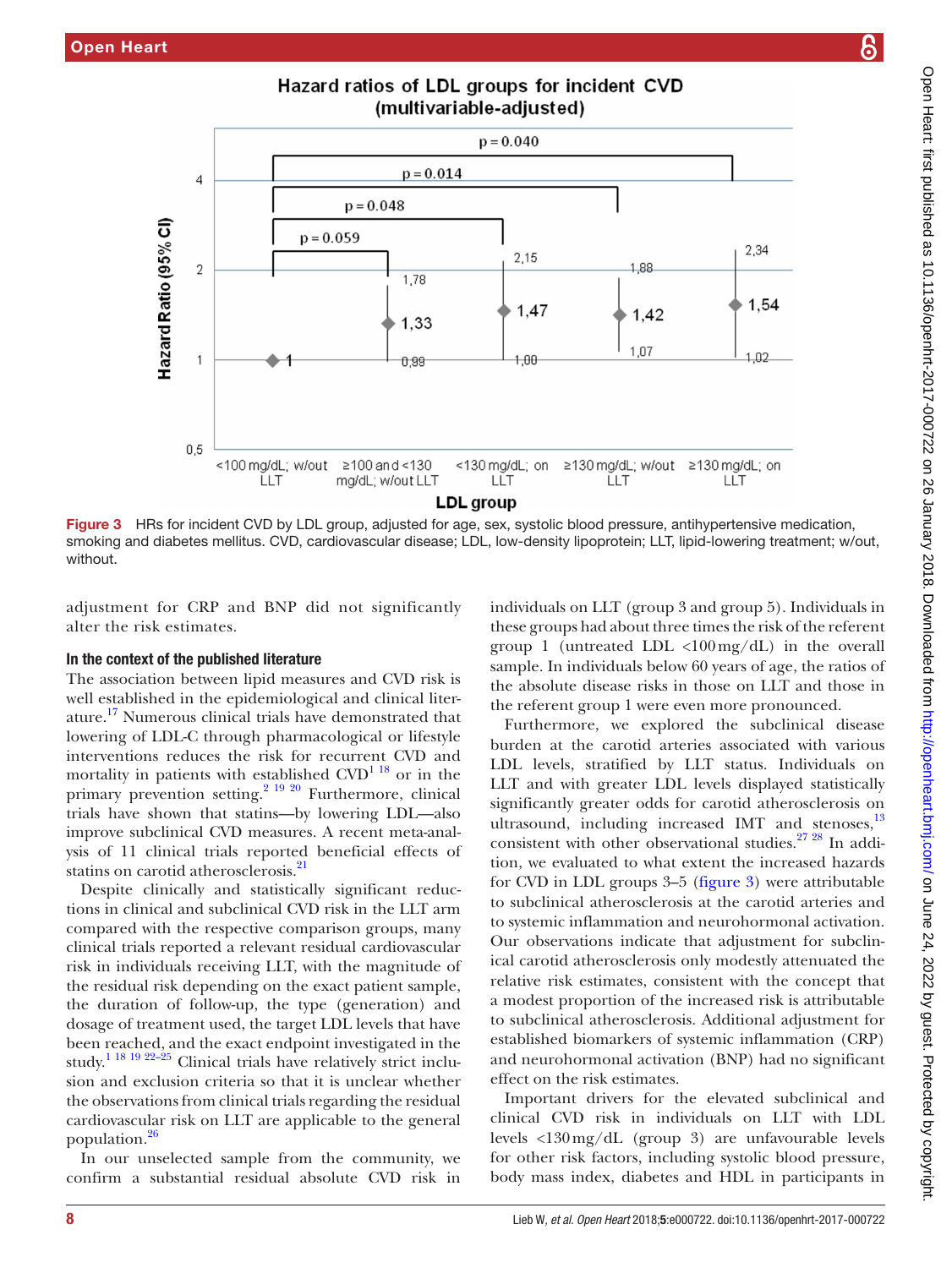|                               |                           |                                                                                                                            |                     | Table 3 Impact of subclinical atherosclerosis and of BNP and CRP levels on the association of LDL group with incident CVD |                       |                                                                                                                                                                                                 |
|-------------------------------|---------------------------|----------------------------------------------------------------------------------------------------------------------------|---------------------|---------------------------------------------------------------------------------------------------------------------------|-----------------------|-------------------------------------------------------------------------------------------------------------------------------------------------------------------------------------------------|
| dno.broup                     | LDL treatment HR (95% CI) |                                                                                                                            | HR (95% CI)†        | Change in HR‡                                                                                                             | HR (95% CI)\$         | Change in HR1                                                                                                                                                                                   |
| $<$ 100 mg/dL                 |                           | $.00$ (referent)                                                                                                           | 1.00 (referent)     |                                                                                                                           | 1.00 (referent)       |                                                                                                                                                                                                 |
| $\geq$ 100 to $\lt$ 130 mg/dL |                           | 34(0.99 t0 1.81                                                                                                            | 1.34(0.99 to 1.81)  | $0.0%$ decrease                                                                                                           | 1.35 (1.00 to 1.83)   | $0.1\%$ increase                                                                                                                                                                                |
| $<$ 130 mg/dL                 | Yes                       | $1.57(1.07$ to $2.31)$                                                                                                     | 1.50 (1.02 to 2.20) | 4.5% decrease                                                                                                             | 1.55 (1.05 to 2.28)   | 1.3% decrease                                                                                                                                                                                   |
| $\geq$ 130 mg/dL              |                           | 1.44(1.08 to 1.93)                                                                                                         | 1.39 (1.04 to 1.86) | 3.5% decrease                                                                                                             | 1.42(1.06 to 1.91)    | $1.4%$ decrease                                                                                                                                                                                 |
| $\geq$ 130 mg/dL              | <b>Yes</b>                | $1.51\ (0.98 \ to \ 2.32)$                                                                                                 | 1.43(0.93 to 2.20)  | 5.3% decrease                                                                                                             | 1.41 $(0.92 10 2.17)$ | 6.6% decrease                                                                                                                                                                                   |
|                               |                           | Analyses were conducted in a subsample with available information on carotid ultrasound abnormality, BNP and CRP (n=2811). |                     |                                                                                                                           |                       | HRs are adjusted for age, sex, systolic blood pressure, antihypertensive medication, smoking and diabetes mellitus. Note: HRs are slightly different from figure 3 due to differences in sample |

size.

tMultivariable model additionally adjusted for the presence versus absence of carotid ultrasound abnormality. †Multivariable model additionally adjusted for the presence versus absence of carotid ultrasound abnormality.

FChange in the HR on additional adjustment for the presence of carotid ultrasound abnormality compared with the HR adjusted for only age, sex, systolic blood pressure, antihypertensive ‡Change in the HR on additional adjustment for the presence of carotid ultrasound abnormality compared with the HR adjusted for only age, sex, systolic blood pressure, antihypertensive medication, smoking and diabetes mellitus. medication, smoking and diabetes mellitus.

§Multivariable model additionally adjusted for the presence versus absence of carotid ultrasound abnormality+adjustment for ln(BNP) and ln(CRP). Nultivariable model additionally adjusted for the presence versus absence of carotid ultrasound abnormality+adjustment for In(BNP) and In(CRP).

¶Change in the HR on additional adjustment for the presence of carotid ultrasound abnormality+ln(BNP)+ln(CRP) compared with the HR adjusted for only age, sex, systolic blood pressure, Change in the HR on additional adjustment for the presence of carotid ultrasound abnormality+In(DRP) compared with the HR adjusted for only age, sex, systolic blood pressure, antihypertensive medication, smoking and diabetes mellitus. antihypertensive medication, smoking and diabetes mellitus.

C reactive protein; LDL, low-density lipoprotein. BNP, B-type natriuretic peptide; CVD, cardiovascular disease; CRP, C reactive protein; LDL, low-density lipoprotein. : CRP. cardiovascular disease; B-type natriuretic peptide; CVD, BNP,

Cardiac risk factors and prevention

this group [\(table](#page-3-0) 1). The greater CVD risk at baseline in individuals on LLT (also reflected in online [supplemen](https://dx.doi.org/10.1136/openhrt-2017-000722)[tary figure 1\)](https://dx.doi.org/10.1136/openhrt-2017-000722) may reflect indication bias (confounding by indication; higher risk individuals are more likely to be treated by their physicians), as expected in observational (non-randomised) studies assessing residual risk on treatments.[29](#page-9-13) Indeed, one of the factors contributing to the decision whether LLT is initiated in a given patient is the overall CVD risk over a 10-year time horizon, which takes levels of several risk factors into account.<sup>17</sup> On the other hand, and as a clinical consequence, these observations underscore the importance of monitoring all traditional risk factors in individuals on LLT, even if people reach LDL levels below 130mg/dL.

It also has to be kept in mind that LDL-cholesterol, despite being an established lipid measure and CVD risk factors, might mirror LDL-related residual CVD risk not ideally, particularly in subgroups of the population, where other lipid measures (such as apolipoprotein B (ApoB) concentrations) provide discordant information. In the Women's Health Study, approximately one in five women were discordant for LDL-C and ApoB; and CVD risk in these individuals was underestimated or overesti-mated, when estimations were solely based on LDL-C.<sup>[30](#page-9-14)</sup> Also in the Framingham Offspring cohort, ApoB levels provided additional information about CVD risk, beyond established lipid measures, in individuals, where the observed ApoB levels were discordant to the expected ApoB concentrations, as predicted based on circulating LDL-C. $31$  Furthermore, in Jupiter trial participants (individuals with LDL <130mg/dL and high-sensitivity C-reactive protein (hsCRP)  $\geq 2.0 \,\text{mg/L}$ ), ApoB levels, but not LDL-C, were associated with incident CVD in the placebo arm.[32](#page-9-16) In the on-statin arm, however, ApoB failed to reach significance (HR: 1.20, 95%CI 0.98 to 1.46 for incident  $CVD$ ).<sup>32</sup>

## Strengths and limitations

<span id="page-8-0"></span>The strengths of our investigation include the large community-based sample, the careful and comprehensive characterisation of our study participants, including measures of subclinical atherosclerosis at the carotid arteries and of biomarkers of systemic inflammation and neurohormonal activation, and the prospective follow-up for incident CVD (median follow-up, 13.7 years). The following limitations merit consideration. We assigned participants to LDL groups based on a single LDL measurement and a single assessment of the intake of lipid-lowering medication. This might result in some misclassification, which is likely to be non-differential; this would bias us towards the null hypothesis of no difference between the groups in risk of outcome events. In our analyses we did not differentiate between different types of lipid-lowering medication, dosages and durations of treatment. Unfortunately, information on the generation of statin taken or on statin dose was not available in our sample. Furthermore, the prescription of LLT is determined by circulating lipid concentrations and by